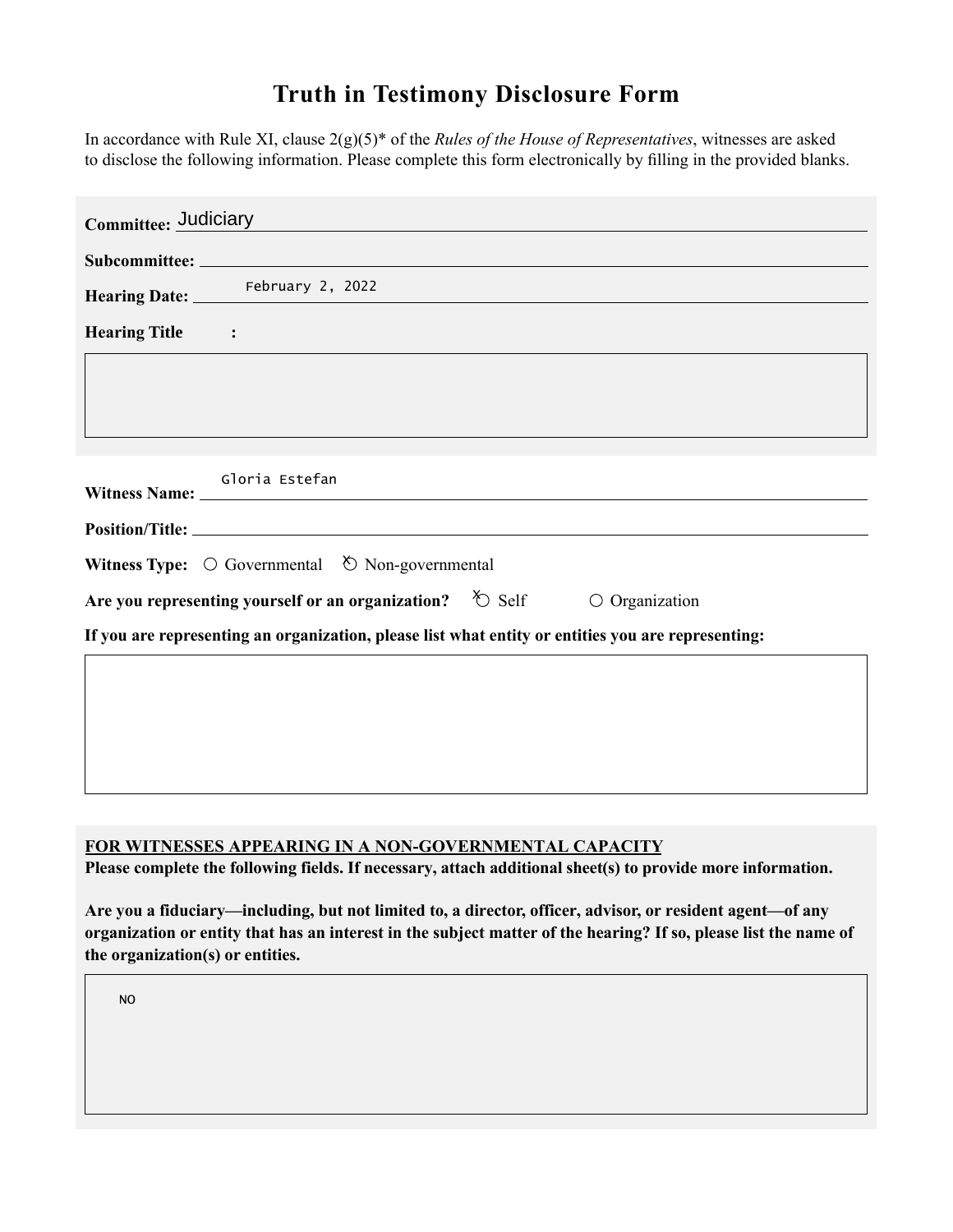**Please list any federal grants or contracts (including subgrants or subcontracts) related to the hearing's subject matter that you, the organization(s) you represent, or entities for which you serve as a fiduciary have received in the past thirty-six months from the date of the hearing. Include the source and amount of each grant or contract.** 

NONE

**Please list any contracts, grants, or payments originating with a foreign government and related to the hearing's subject that you, the organization(s) you represent, or entities for which you serve as a fiduciary have received in the past thirty-six months from the date of the hearing. Include the amount and country of origin of each contract or payment.** 

NONE

## **Please complete the following fields. If necessary, attach additional sheet(s) to provide more information.**

 $\uparrow$  I have attached a written statement of proposed testimony.

 $\sum$  I have attached my curriculum vitae or biography.

**\***Rule XI, clause 2(g)(5), of the U.S. House of Representatives provides:

(5)(A) Each committee shall, to the greatest extent practicable, require witnesses who appear before it to submit in advance written statements of proposed testimony and to limit their initial presentations to the committee to brief summaries thereof.

(B) In the case of a witness appearing in a non-governmental capacity, a written statement of proposed testimony shall include— (i) a curriculum vitae; (ii) a disclosure of any Federal grants or contracts, or contracts, grants, or payments originating with a foreign government, received during the past 36 months by the witness or by an entity represented by the witness and related to the subject matter of the hearing; and (iii) a disclosure of whether the witness is a fiduciary (including, but not limited to, a director, officer, advisor, or resident agent) of any organization or entity that has an interest in the subject matter of the hearing.

(C) The disclosure referred to in subdivision (B)(iii) shall include— (i) the amount and source of each Federal grant (or subgrant thereof) or contract (or subcontract thereof) related to the subject matter of the hearing; and (ii) the amount and country of origin of any payment or contract related to the subject matter of the hearing originating with a foreign government.

(D) Such statements, with appropriate redactions to protect the privacy or security of the witness, shall be made publicly available in electronic form 24 hours before the witness appears to the extent practicable, but not later than one day after the witness appears.

—